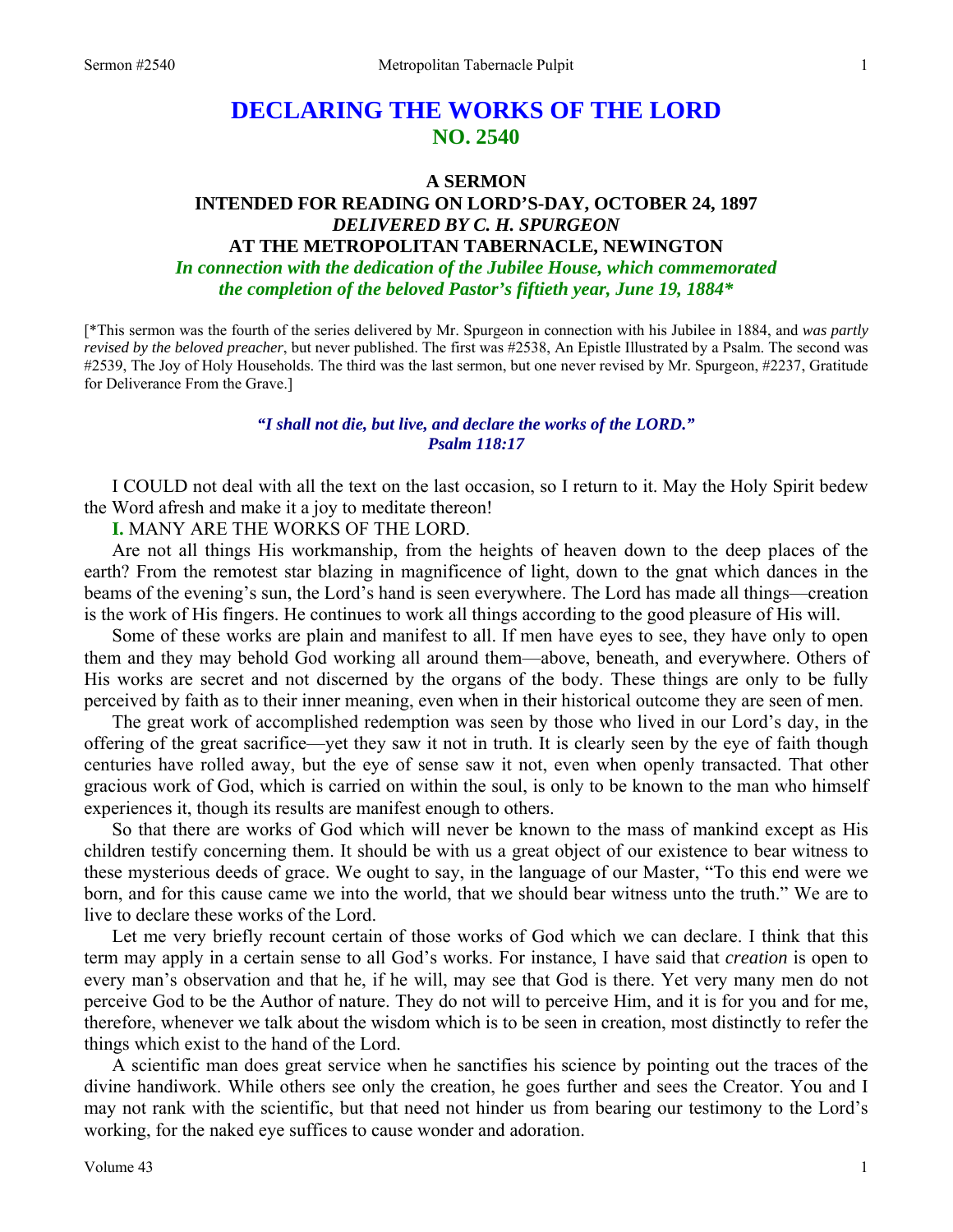When we gaze upon majestic scenery of mountain and sea, while others are entirely taken up with the beauty of the prospect, it is for us to say with Milton,—

> *"These are Thy glorious works, Parent of good, Almighty! Thine this universal frame, Thus wondrous fair; Thyself how wondrous then! Unspeakable, who sitt'st above these heavens To us invisible, or dimly seen In these Thy lowest works; yet these declare Thy goodness beyond thought, and power divine."*

Thus we can preach the sermon of which the beautiful in nature is the text. If men will not go "from nature up to nature's God"—as they never will till they first come down from God to nature—we at least can point the way. We can say to them, "We cannot suffer you to look on all these majestic works without telling you who it is that in wisdom has made them all." Thus we shall, like the psalmist, "declare the works of the LORD."

Think, next, of the work of God in *providence*. If men would but observe it, the hand of God is clearly to be seen in human history, both in the great records of nations and in the little stories of private lives. He who will watch for providences need not be long without spying them out. We can see evidences of design as clearly in the deeds of human life as we can in the works of nature, but often, men will not see them.

Consequently, if you do see them, my brother, declare them. Make the ungodly man see the hand of God, or if you cannot make him see it, yet at least let him know that you see it and that surely the hand of God is in all the workings of providence. Have you not some personal story to tell of how the Lord has interposed for your help?

I will not insult you with the question, for if you have led a Christian life for years, you must have many, many such records concerning the lovingkindness of the Lord laid up in store in your memory. Bring these out, let them not lie, as on a moldy shelf, but bring them out and tell to others what God has done for you in the ordering of the ordinary or extraordinary events of your life. "Declare the works of the LORD."

Especially must you and I dwell emphatically and often upon the work of God in *redemption.* Are we not too slow to talk about this marvel of all marvels—this greatest wonder of time and of eternity that God came here in our flesh to suffer, bleed, and die, that He might work out our redemption? All this is plainly written in the Word of God, but many men do not read the Bible.

Then, let them see it and hear it. Be walking Bibles. Often tell "the old, old story of Jesus and His love." Do not wait till you can gather a great congregation—talk of it to your children, to your friends, to any with whom you are brought into contact by the providence of God. "Declare the works of the LORD" which cluster around the cross. Never angel had better news to bring than you have. Then, play the angel whenever you can. Be the messenger of God in telling what He has done through the redemption wrought out by His only-begotten Son in His wondrous sacrifice on Calvary.

And then, dear friends, a further work of God which springs out of our redemption is that of *regeneration—*and that also we must declare. If men care little for the story of creation, providence, or redemption, they care still less for the great mystery of regeneration. They do not believe in it. Some of them, alas! hold it up to ridicule.

Do not be ashamed to declare that work of the Lord and do it mainly by exhibiting the fruit of it in your life, but also by clearly narrating your own experience whenever you have a fitting opportunity. Oh, it is a wonderful thing to have been born twice, to have been "begotten again unto a lively hope by the resurrection of Jesus Christ from the dead."

It is a thing to be spoken of humbly, but yet most boldly, that we have passed from death unto life, that we have been brought out of the kingdom of Satan into the kingdom of God's dear Son. I think that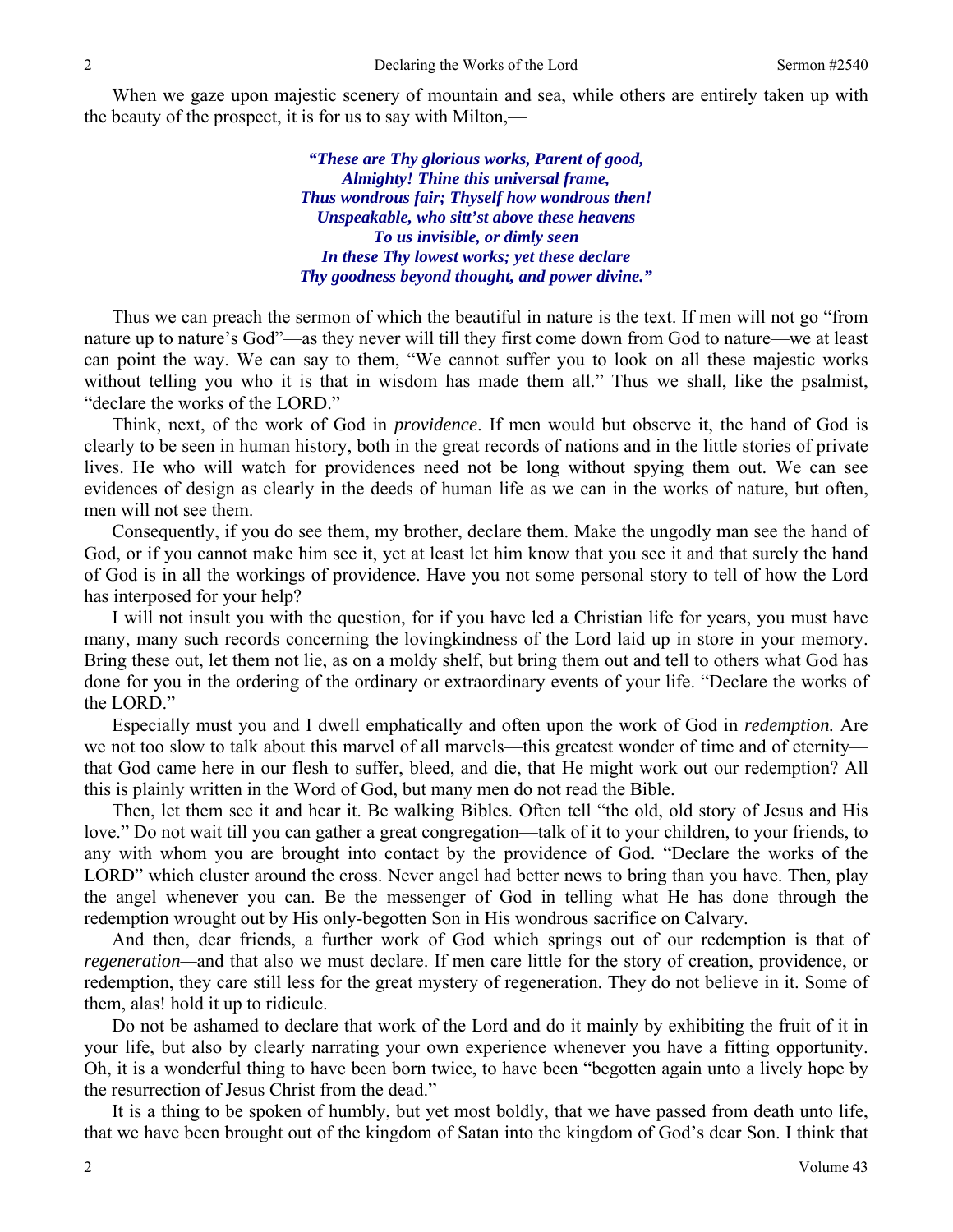man who was born blind, to whom our Lord Jesus afterwards gave sight, if he had lived for many years and had mixed much in society, would have been sure somehow to turn the conversation round so that he might tell how he was once blind, but was afterwards made to see.

I should not wonder if, sometimes, his friends and acquaintances were caused to smile because of the oft-told tale. They would say one to another, "Before the evening is over, we shall hear once more the story of the Prophet who anointed his eyes with the clay, and then bade him go and wash, and so caused him to find his sight! It does not matter what the subject under discussion may be, he will turn it round somehow, and drag in his narrative of the miracle, which always ends with, 'Whereas I was blind, now I see."

"Ah!" he would say, "you were speaking about light. Do you know there was a time when I did not know what light was? I had never seen a ray of it, but there came a wondrous Miracle-worker, called Jesus, who opened my eyes." "You spoke about water, sir, did you not? I recollect the pool of Siloam, it was wonderful water to me, when I went, and washed, and received my sight."

"No," you say, "I was not talking about water, I was speaking about the earth." But the man who had been blind says, "Oh, but I remember when I had clay put on my eyes, and yet that clay, when I went and washed it off, was made the means of restoring me to sight!" I am sure that he would get that familiar story in somehow. Well, take care that you do the same, dear brother or sister. "Declare the works of the LORD," and tell what He did for you when you were regenerated by the Holy Ghost.

Since then, what a scene of wonders has opened up before our astonished gaze! I do not know which day of my life was fullest of mercy since my spiritual birthday, but it does seem to me that the farther I go in the heavenly pilgrimage, the clearer is the light, the more charming the view, the sharper the lines of beauty, the more distinct the coloring, and the brighter the approaching glory.

Yes, when God begins to work in us, there is no telling what is to come—it is always "better on before." The light shines more and more unto the perfect day. Wherefore, tell more as you learn more, and publish more as you experience more, and go on forever telling what never can be fully told. If you only told the blessings of the past, there would be a lifelong story for you to tell, but as each day seems to exceed its fellow, as the days of grace so swiftly follow one another, let your testimony continually become more courageous, more clear, more frequent as you tell others what God has done for you. "Declare the works of the LORD."

If I were to dwell at length upon these great subjects and then go on to mention everything that the Lord is doing for His church, and for the maintenance and spread of His eternal truth, I should myself take up all the time with what I want to be only the preliminary to my discourse, so let us advance to my second point.

### **II.** THESE WORKS OF THE LORD OUGHT TO BE DECLARED.

There are always so many good and valid reasons for every one of God's commands that, though it ought to be obeyed even if no reason be given, yet it should be obeyed the more quickly when there are so many reasons clearly apparent to us. Why, then, should we declare the works of the Lord?

I answer, first, *for God's glory.* This is man's chief end, "to glorify God, and to enjoy Him forever." O saint, how can you glorify God better than by declaring His works? Will you begin now to adore the Lord? Suppose I were to lead you in an act of adoration, what should I say? How should I praise God, except by saying what God is, or what God does?

We never bring anything to God from outside, but when we want to praise Him most, we fetch the jewels for His crown out of His own regalia. What should we say if we began to praise Him? "O give thanks unto the LORD, for he is good: for his mercy endureth for ever. Let the redeemed of the LORD say so, whom he hath redeemed from the hand of the enemy; and gathered them out of the lands, from the east, and from the west, from the north, and from the south. They wandered in the wilderness in a solitary way; they found no city to dwell in. Hungry and thirsty, their soul fainted in them. Then they cried unto the LORD in their trouble, and he delivered them out of their distresses. And he led them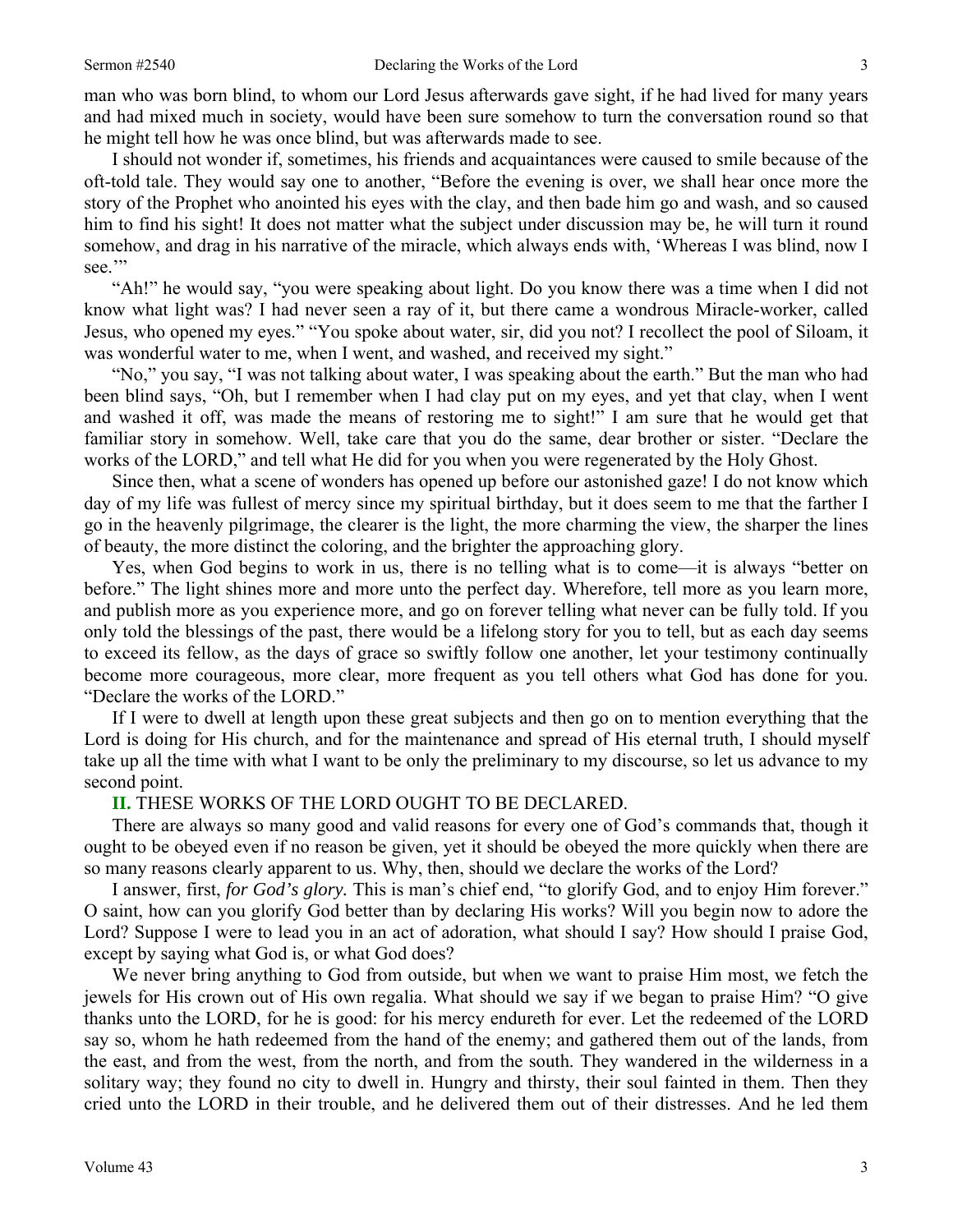forth by the right way, that they might go to a city of habitation. Oh that men would praise the LORD for his goodness, and for his wonderful works to the children of men!"

You see, it is, all through, the story of what He is and what He has done. This is the only way in which we can truly magnify the Lord, making him great by mentioning the greatness which He already has. Wherefore brethren, since I am sure you would wish to pay your revenue of praise to the great King of kings, be sure that you "declare the works of the LORD."

Do this, also, *for the comfort of His people.* What is there that can comfort God's saints like telling them what the Lord has done—His love in times past, His love to others of His people, His love to you? You will comfort many despondent ones if you tell them how you were brought low and the Lord helped you. One of the readiest and surest ways of lighting a candle for a child of God in the dark is to relate your own experience of the goodness of the Lord. Wherefore, then, as you want to comfort God's people, be sure that you tell them what God has done for you.

Moreover, I know that you want *to guide the anxious* and how shall they be guided so well as by telling them what the Lord does? If you begin to tell them what *they* ought to do, you will only entangle them still more in the net, for what can these poor souls do to release themselves? Tell them what the Lord does for sinners—how He delivers them from the fowler's snare.

Tell them what a mighty arm He has to pluck them out of the horrible pit and out of the miry clay and especially dwell upon the fact that He has brought *you* up out of that horrible pit and set your feet upon a rock, and established your goings. I feel sure that this personal testimony of yours will be one of the best means of leading poor troubled anxious ones to put their trust in God.

Moreover, dear brethren, tell what the Lord has done, because it will be such *a warning to the selfrighteous.* They think to go to heaven as they are. They suppose themselves to be quite fit for the spiritual kingdom. Tell them that you have been born again, declare to them what the Spirit of God wrought in you when He made all things new, and they will say to themselves, "We do not know anything about this matter, we never felt this change." And believe me, the narration of the Holy Ghost's work in you and upon you will be more powerful to many of them than any words that I can put together.

Your personal declaration of how the Lord takes away the heart of stone, and gives the heart of flesh, will induce many a man to say, "I am ignorant of all this, therefore what is to become of me?" And this anxiety will lead him to fly to Christ that he also may experience the new birth and himself be saved. Do not hesitate, then, to declare everywhere God's working in you and for you, that others may be led to rejoice in the same blessings of His grace.

Besides, *it gladdens the church of God* when any are heard declaring the works of the Lord. Have you not, dear friends, often been comforted when a brother, home from a foreign land, where he has been a missionary, has told you how God has blessed him to some heathen tribe so that it has turned to Christ?

Why, as you heard his story, you felt that you also would like to be missionaries. And when God blessed you, my dear sister, in your Sunday school class, tell others about the sweet joy you have had in seeing His Spirit working with your girls or boys. For then they also will want to enter upon some holy service for the Master.

When a church gets dull and cold—and it is very apt to do so at times—and a kind of ignoble despondency steals over the servants of God, come and tell what the Lord did in the ages past, the glorious things which He did in our fathers' days, and in the old time before them. And then bring in a little of what you have yourself seen, how God has used you, a poor, weak, worthless instrument, to glorify Himself, for so you will put new life into these desponding ones and they will begin again to be of good courage.

 "Well," says one, "I have not said much about what God has done for me. It is not because I do not know Him, but I have not thought it necessary to tell it." I think that no mercy of God ought to be stowed away in the cellar—everything that He does ought to be told out. Last Tuesday I saw some four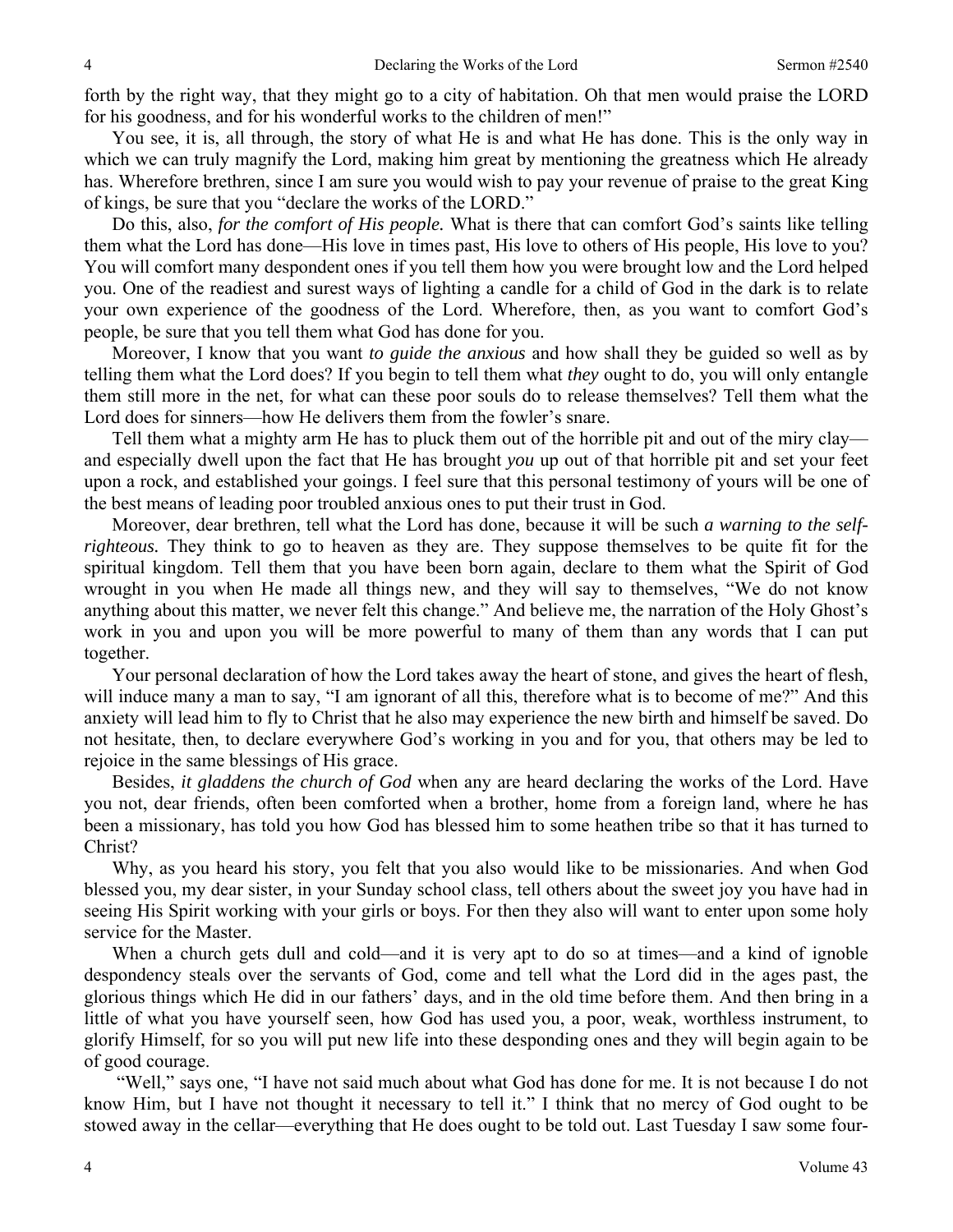and-twenty persons, whose names I was happy to give in to be proposed for church membership, and I felt very happy and thankful, yet I said to myself as I went home, "I am not half as glad about these numerous conversions as I ought to be." Time was when if anybody had said to me when I began to preach, "You will sometimes see forty converts in a day. Sometimes you shall go week after week and see a score coming forward each week," why, I should have said, "No, that is too much. I should die of joy if I ever saw that," yet I have seen it again and again.

Do you not think that God blesses us more than we praise Him, and that, sometimes, if our success becomes a little less than usual, He might say to us," Well, I did use you, you know, yet you did not seem at all grateful for it. I did give you one soul, and that soul was worth a thousand worlds, but you did not seem to think anything of it. I want you to appreciate the blessings I have given before I bestow any more upon you."

Why, sirs, a man might give his eyes to win a single soul, and be perfectly satisfied to go into heaven blind, with that one soul at his right hand! Better by far to enter into life blind, halt, maimed, with some companions won for Christ, than to live here with all one's eyes and faculties, and be a barren soul, and never bring a sinner to the Savior's feet.

Do let us, then, bless the Lord, praise Him, and declare His wondrous works. If you do, somebody will say that you are an egotist. Whenever anybody says that of me, I feel that it is so true that I do not get angry about it, because if I am not egotistical when I tell what the Lord has done for me, and by me, I daresay that I am about some other matter, and therefore, if I do not deserve the cut of the whip for that, I do for something else. So I take it as a rebuke that I deserve some way or other.

But I am not speaking with egotism any the more for that. When the Lord does a good thing in me, or for me, or by me, I will tell of it and I conjure you to do the same. If somebody says, "He talks about himself," answer, "Well, Paul was constantly doing the same thing." One of the humblest men who ever lived, yet he was continually talking about himself. You see, he knew more about himself than he did of anybody else—and he knew more about what God had done for him than of what God had done for Apollos or Cephas. And he was quite right in giving that kind of evidence which, in his own case, would be most powerful with those who had seen him and known him—and who understood in very deed and of a truth that God had worked great wonders in him and by him.

So, then, we may continue to say that there are good reasons for declaring the works of God.

**III.** Now, thirdly, WHO OUGHT TO DECLARE THESE WORKS OF THE LORD?

Well, first, *let those declare them who know them.* It is a wretched business to go up into a pulpit to declare God's works and to pray God the Holy Ghost to help you—and then to put your hand into your pocket and pull out somebody else's manuscript, which you have bought, to read it to the people. That borrowing or stealing of another man's testimony is not what the psalmist means and I do not see how God can be expected to bless it.

But when a man speaks out of the fullness of his own heart of what he has himself tasted, and handled, and felt, then is there power in the testimony. You know how pleased those quacks who sell medicine are when they can get a testimonial from somebody who says that he has been cured by their remedies. Whether or not the most of those testimonials that are published are manufactured at home, I cannot tell, but if they do get a genuine recommendation from some living person, testifying to the beneficial effect of their medicine, how they try to make it known everywhere! Well, surely, there is common sense in that, for men are convinced by the testimony of others.

It is for this reason that we *who have experienced the working of God's grace* should bear our own personal testimony concerning what He has done for our soul. There is no man who can speak with power about the grace of God unless he has felt its influence in his own heart—and personal witnessbearing is always effective. "I preached," said John Bunyan, "very often, like a man in chains to men in chains."

He heard his own fetters rattle while he talked to others about the bondage of sin—and I am sure that then he must have spoken in a most convincing way—but when he regained his liberty, then he spoke of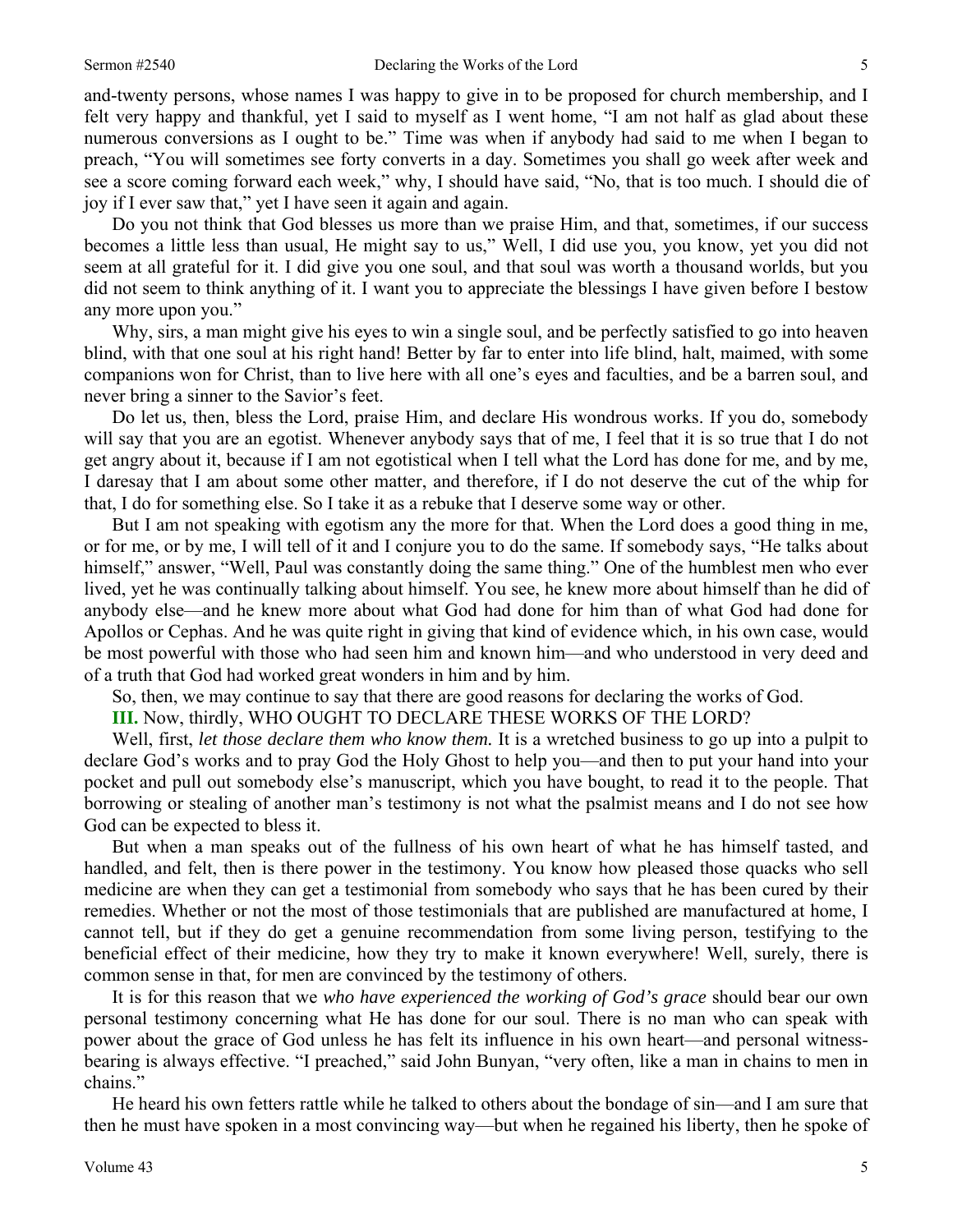that emancipation like one who had not a fetter left upon him—and his hearers began to believe in such freedom as he described and to ask how they could obtain the same.

If you have really tasted that the Lord is gracious and you declare to others what you have experienced of His graciousness, some at least among your hearers will believe you. There will be the accent of conviction about your message, and even if they do not believe you, then so much the greater will be their sin in remaining in unbelief after they have had the honest and hearty witness of a true man whose word they dare not question.

Think, dear friends, if God does not get witnesses among those who have had their sins forgiven, from whence are His witnesses to come? If you and I, who have had His love shed abroad in our hearts by the Holy Ghost, do not praise Him, who will do so? Are you going to leave this work to worldlings? Then it never will be done. Are you going to hand over the testimony of the preciousness of Jesus to any chance body who may come along? Oh, let it not be so, but say within yourself, "Surely, the very stones would rise and speak if I remained silent. And the timber out of the wall might cry against me if I did not tell what the Lord has done for my soul."

I have thus tried to set before you the works of the Lord which are to be declared, the reasons why we should declare them, and the persons who should be engaged in this blessed business of declaring the works of the Lord.

**IV.** Now, in the fourth place, I want, with all my heart, to stir up your hearts and my own also to THE DUTY OF DECLARING GOD'S WORKS.

Dear brothers and sisters, as many of you as know the Lord, I pray you to declare His works and to be encouraged to do so because, first, *it is a very simple duty*. I wish that some preachers whom I know would think that it is so. When I have heard most elaborate discourses, or have known brethren labor at their sermons day after day, I have wondered what their idea of true preaching could be.

A minister said to me, some time ago, "I am disappointed with my people, for when I study very hard and prepare a sermon that takes me a whole fortnight to complete, they never seem to appreciate it. But the other day," he said, "I had been so busy that I just went into the pulpit and talked upon a very simple theme concerning Jesus and His love—just such a sermon as I would deliver if I were suddenly called up from my bed and bid to preach in my shirt sleeves—and my people greatly enjoyed that simple kind of talk!" "Well then," I replied, "if I were in your place, I would give them another discourse of the same sort. I should preach some more of those shirt-sleeve sermons, if they feed on them, and enjoy them."

The fact is, brethren, it is possible to hammer a sermon so long as to get all the goodness out of it, just as men will beat a beefsteak till they have driven all the juice out of it and so give you nothing but a tough piece of leather. It is very possible to elaborate a sermon until you have worked all that is good out of it.

Do you believe that the Lord Jesus Christ meant that His ministers should go into the world and preach such masterly sermons that they should almost suffer from softening of the brain, and I do not know what besides, because of the strain and struggle to get at what, according to my Bible, is very plain and simple?

Is there not in all this a good deal of desire to shine and to seem to be somebody of importance? I believe it is so, but it ought not to be. The very philosophy of preaching is, to "declare the works of the LORD." I do believe that, often, our simplest language is the best we can use. I have some very rare flowers in my conservatory, but I must confess that I like a primrose or even a daisy as well as any of them. When you are teaching, my dear friends, pluck your illustrations from the fields and the hedge rows, and they will be far better than those which are brought from distant lands and die on the road.

Is it not a very simple thing to tell what the Lord has done? Next time you try to preach a sermon, my young friend, do just that—tell what the Lord Jesus Christ did and never mind how you do it. Tell out as well as ever you can what Jesus Christ did, but do not think so much of how you tell it as of what you are to tell.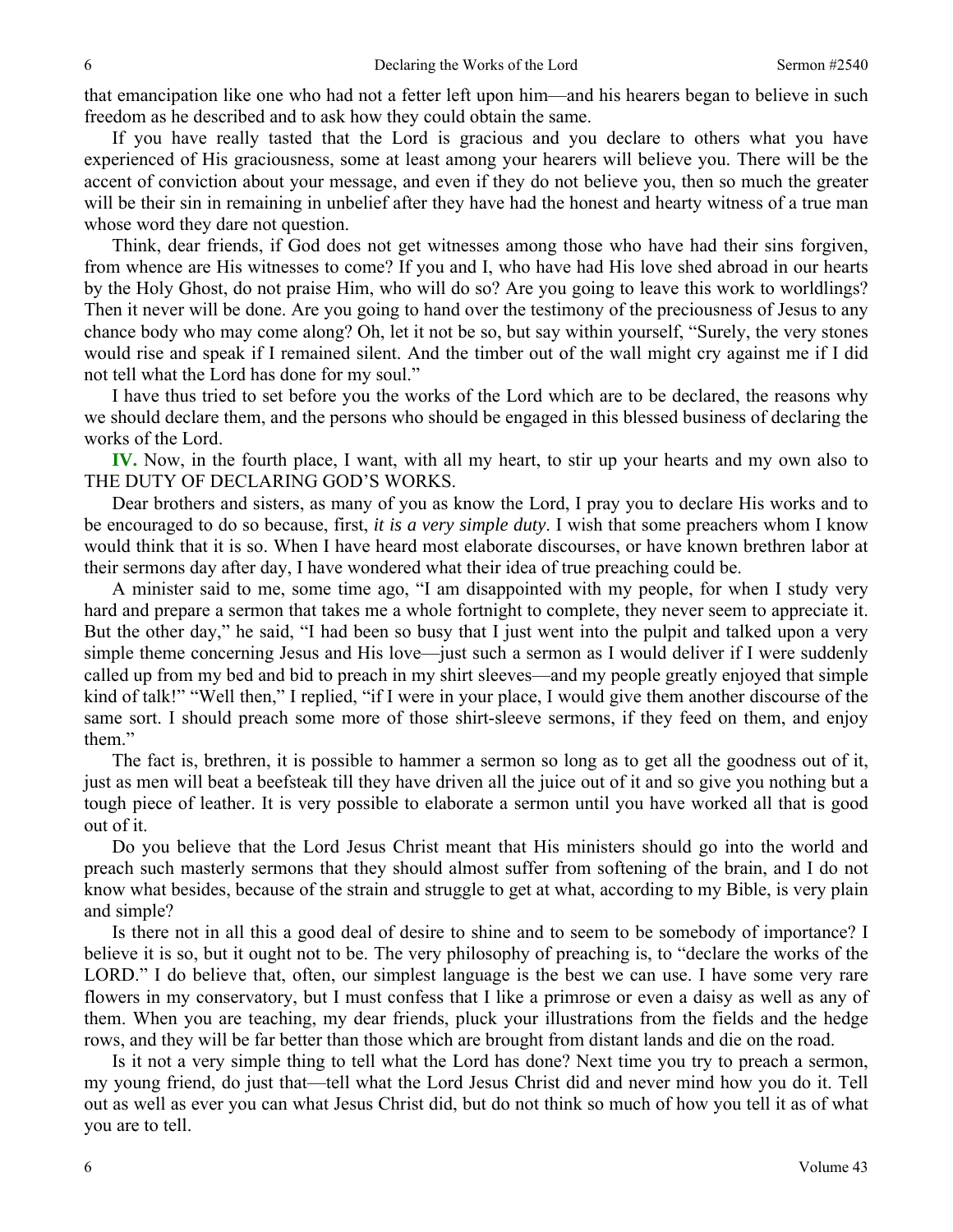Another time, make known what the Holy Spirit has done in you. "Why, I could tell that!" says one. Of course you could. And that is the very best kind of discourse. "Oh, but," says another, "we must take time for study!" Certainly, study God's Word with all your might, but there are parts of it which are so simple that they do not require any study—those parts which you yourself have tasted and handled and felt. The simpler and plainer your personal testimony concerning them is, the more likely will you be to do good by it.

Come, then, my brothers and sisters, do not go sailing all over the seas to pick up some rarities to display in a great congregation, but when you get two or three people together, just tell them what you have experienced of the grace of God in your own soul. You know that this is what I cannot tell. "What!" you ask, "is there something we know that you do not?"

Yes, of course there is. I can tell what has been done in my own soul, but I cannot tell what has been done in yours. You have a portion of testimony for Christ which nobody but yourselves can give. This work of glorifying the grace of God is a mosaic—I can put in my little pieces of stone or marble to form the pattern so far—but there is another part of that mosaic which nobody but yourselves can manufacture.

It can be made out of the odds and ends of your spiritual experience, as you think them to be, but insignificant and unimportant as they seem to be, they help to complete the whole design. Therefore do not keep back that portion, I pray you, for you can now see what a simple duty it is for every child of God to declare the works of the Lord.

Then notice what *a very manifest duty* it is that you should tell what God has done for you. Does this need any proof? Do you think that the Lord saved you that you might just be happy, keeping your joy within your own heart, ever feeding and fattening it? I do not think the Lord had such a narrow purpose as that in His mind when He saved you.

Depend upon it, if God has given you a jewel to wear, it is that other eyes may be gladdened by the sight of it. He never lit the candle of His love for you to go and hide yourself in your own room, shutting the door, and saying to yourself, "What a charming candle I have! What a beautiful light it gives! How I do enjoy its brightness!"

No, when the Lord gave you that candle, He intended it to give light to all in the house, and He also meant that other candles might be lighted by it. "I had such a sweet experience the other day," one says. Had you? Then, do you not think it was given to you because another person needed it as much as you did, and that, therefore, you are to go and tell it?

There are some hearers who, if we preach the doctrines of grace, sit and suck them in—but if we try to bring sinners to Christ, they say, "We did not get fed tonight." And pray, who are you? Do you think that God sent His servant to do nothing but to feed you with a spoon? There are other things for the minister to do besides looking after you. I think, sometimes, it is our duty to leave the ninety and nine and to go after the one that has gone astray—not so much to feed the people of God, as to search for such as are out of the way.

And I notice that the people of God are generally best fed when that is the case and they feel the most joy when the preacher is seeking the salvation of sinners. If you, my friends, are not happy when that is being done, there is something wrong with you—you had better ask the Great Physician to give you a dose of heavenly medicine to cure you of that sad disease.

You are spiritually out of order, for he who is in a right condition towards Christ loves the souls of men and delights in that teaching which God is likely to bless to their conversion. It is, therefore, a manifest duty for us to tell to others what the Lord has done for us, that they also may come and drink of the river of the water of life and never thirst again.

Notice also that this is *a very profitable duty.* I hardly know of anything that is more useful to a Christian than to tell others what the Lord has done for him. There is a lad in a school and he is getting on very well, and he can only have another year's schooling. I have known this proposal made to his parents—let him become a kind of pupil-teacher—let him continue to learn and let him also begin to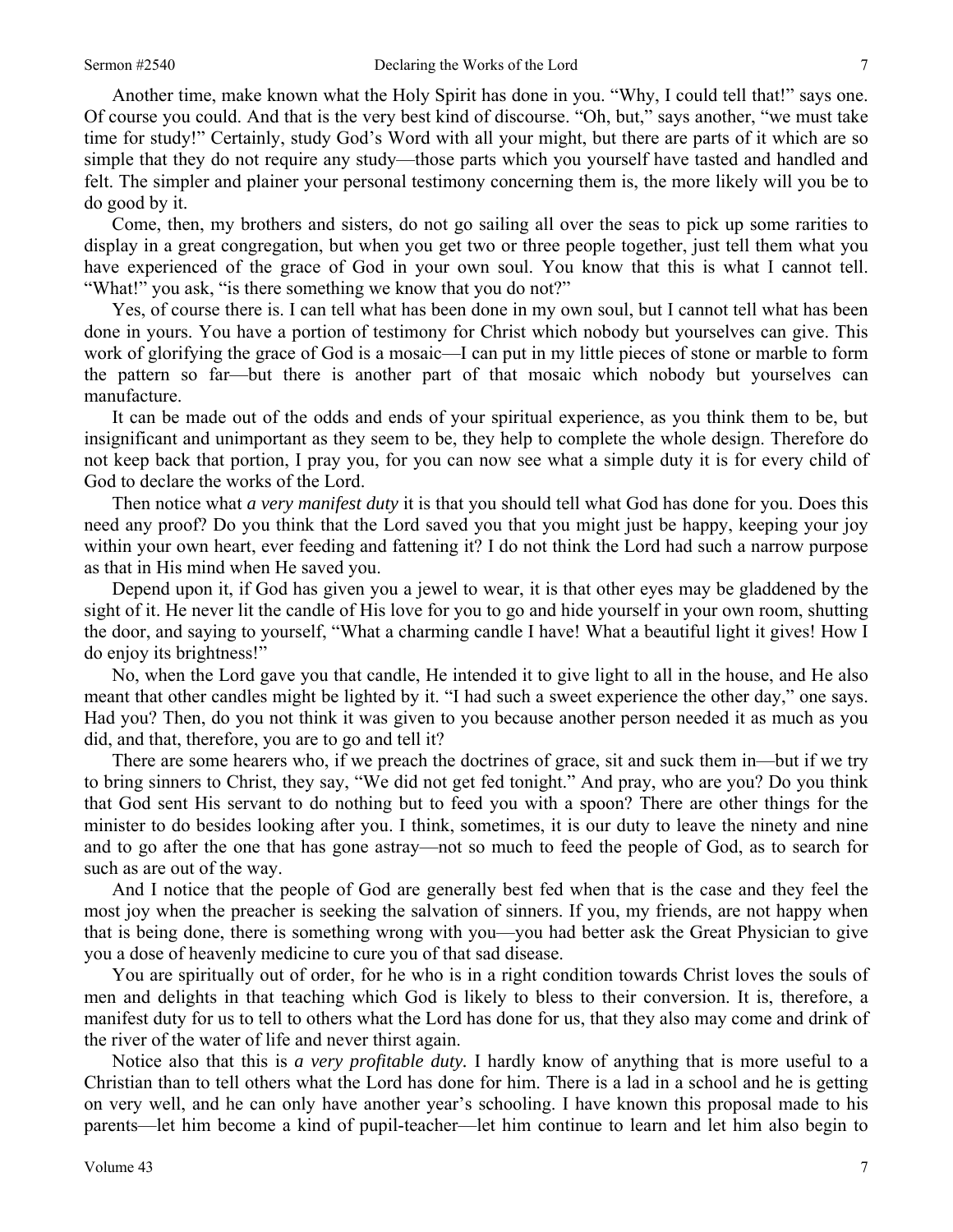teach others. I was once in that condition myself, and I can bear my testimony that I never learned so much, or learned so thoroughly, as when I had to teach others.

When I first began to preach, this was my usual way of working. I was up in the morning early, praying and reading the Word, then all day I was either teaching or studying hard, but at five o'clock every evening, except Saturday, I started out to preach what I had learned during the day. I used to tell the people, simply and earnestly, what I had first received into my own mind and heart—and I found that I derived greater benefit by proclaiming to others what I had learned than if I had kept it all to myself.

I do not believe that you can thoroughly know the doctrines of grace till you begin to teach them to other people. You will soon find that they will not receive them, and so you will learn the doctrine of man's natural depravity. You will speedily discover that your eloquence will not draw them to Christ, and in that way you will learn the doctrine of effectual calling—that the Holy Spirit must Himself come and work upon them if they are to be saved.

You will prove that some will reject Christ though you thought they were most likely to accept Him, and that others, who you felt sure would refuse Him, will be the first to receive Him. There you have the great doctrine of divine sovereignty. You see, from your own observation, how the Lord has compassion upon whom He will have compassion and how He has mercy upon whom He will have mercy. You will never know the truth in all its fullness till with all your heart, and mind, and soul, and strength, you have attempted to inculcate it in the hearts of others. So it is a profitable duty to "declare the works of the LORD."

Moreover, it *is a very pleasant duty* to those who practice it. I can testify that it is one of the most delightful exercises in the world, to proclaim the lovingkindness of the Lord. Old soldiers at Chelsea barracks, or old sailors at Greenwich, who could recollect Waterloo and Trafalgar, never tired of telling the familiar story.

If you could have crept up behind them, when there were half-a-dozen people round, you would have found that they were talking about the battles they were in long years ago. They would be sure to linger over the details of their escapes and their heroic deeds, for it is a pleasure to old men thus to fight their battles over again.

And certainly, it must be a pleasure to Christians, who have experienced the wonderful working of God's grace, to tell out that far sweeter story. It does seem to me that this ought to be our constant delight. There should be no need for me to have to come here and urge you to this happy task. Why, brothers and sisters, you ought to be like the Israelites when the Lord turned again the captivity of Zion, and with them you should cry, "The LORD hath done great things for us; whereof we are glad."

Tell it out among the heathen, make it known unto the utmost ends of the earth that the Lord our God has given His own Son to die that we might be redeemed from wrath through Him. Be not silent, beloved, but publish night and day the lovingkindness of the Lord.

This ought also to be *a constant duty* with all who love the Lord. When we have once told the story, we ought to feel bound to tell it again and again and again. It is the man who has never spoken for Christ who never does speak for Him. He who has been silent is all too apt to continue silent. It is good for you young people, when you are newly-converted, to bear your testimony at the church meeting. It often opens your mouths for Christ for the first time, and I exhort you, when you begin in the workshop or the workroom as a believer in Jesus—when you begin Christian life anywhere*—*begin it not as if you were possessed of a deaf and dumb devil, but as if you first heard the voice of God and then spoke out what He had said to you.

I may be addressing some who are getting quite old, who have not yet borne their testimony for Christ. O my dear friends, wake up! You will have to be quick, or else your opportunity for testifying will be over. I could almost imagine that you would want to come back from heaven to tell somebody about Jesus if you had not done it while you were here. Then, do not think of going there till you have told all you can about your glorious Lord.